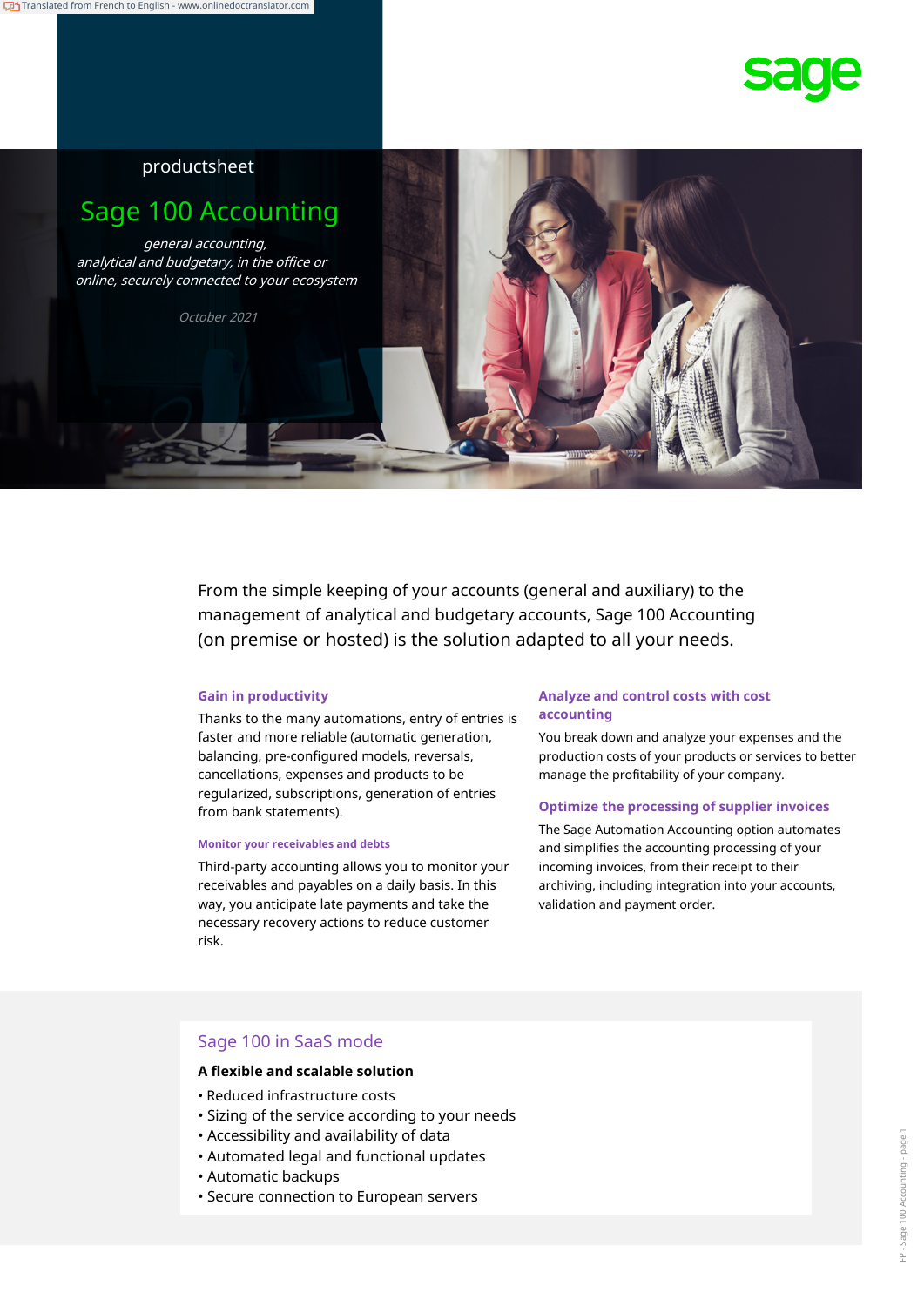#### The advantages of the offer

#### **Trust**

> Sage 100 Accounting meets all legal requirements: DGI, IAS / IFRS and integrates the facilitating functions within the framework of the GDPR.

#### **Collaboration**

> You optimize internal and external collaboration by centralizing invoices, documents and bank flows in a secure shared workspace. You interact with your suppliers and partners via social networks.

#### **Connected**

> In teleworking, on the move, you can easily access your solution and your data at any time, on all your devices.

#### **Flexibility**

> Sage 100 Accounting is integrated into a complete, scalable and customizable management suite (commercial management, production $(1)$ , cash, means of payment, CRM $(1)$ , etc.), with à la carte options, to provide you with all the flexibility you need to meet the challenges of your business.

#### **Traceability**

> You keep track of the manual modifications and deletions of the main records, the legal events log references all the processing carried out.

#### Take advantage of a subscription offer tailored to you

The subscription offered for this solution gives access to this software and benefits from updates. This subscription is tacitly renewed at the end of 12 months.

#### **You can also opt for the services adapted to your needs**

- Enjoy training benefits: unlimited e-learning courses included or discounts on training within your company or remotely.
- Our Support teams can be contacted directly by chat to provide you with tips and advice.

### Fonctionnalities

- > Multi-company (15 in hosted version), multi-exercise, multi-currency
- $>$  Simplified entry: per item, per batch $(1)$ , automatic wording, generation of VAT entries, calculation of due dates, etc.
- > Ready-to-use files: accounts, sections, journals, posting templates, VAT rates recoverable from the template file.
- > Configurable writing models.

> Management of subscriptions avoiding re-entries on expiry.

- > Manual and automatic lettering / pre-lettering, generation of discrepancy entries.
- > Protection of logs by access rights specific to each user.
- > Manual and automatic bank reconciliation. VAT on debits and receipts,
- > Wizard for generating new reports.
- > Generation of entries directly from bank statements.
- > Accounting controls(1): input inconsistency, search for duplicates, unlettered third-party transactions, etc.
- > Employee management.
- > Management of exchange differences.
- > Postings of expenses and income regularizations: generation and reversal at the end of the financial year.
- > Configurable import of bank accounts with automatic calculation of the IBAN.

#### **General & Auxiliary Accounting Sage 100 is connected with Microsoft 365**

> You can interact with your accounting data, on the move, from Microsoft business apps customized to meet your exact needs.

• Sage Contact Outlook add-in(3)gives you access to your accounting and commercial customer data from your email interface.

• The Power Automate / Power Apps connector for Sage 100 publishes your management data to the Microsoft ecosystem, allowing you to intuitively build completely personalized business workflows and mobile apps.

• Your accounting documents can be shared and filed automatically in your company's secure Microsoft 365 storage space.

#### **Sage Accounting Automation(1)**

- > Automated entry of supplier invoices
- > Automatic generation and breakdown of accounting entries
- > Customizable validation circuits
- > Digital signature and archiving of documents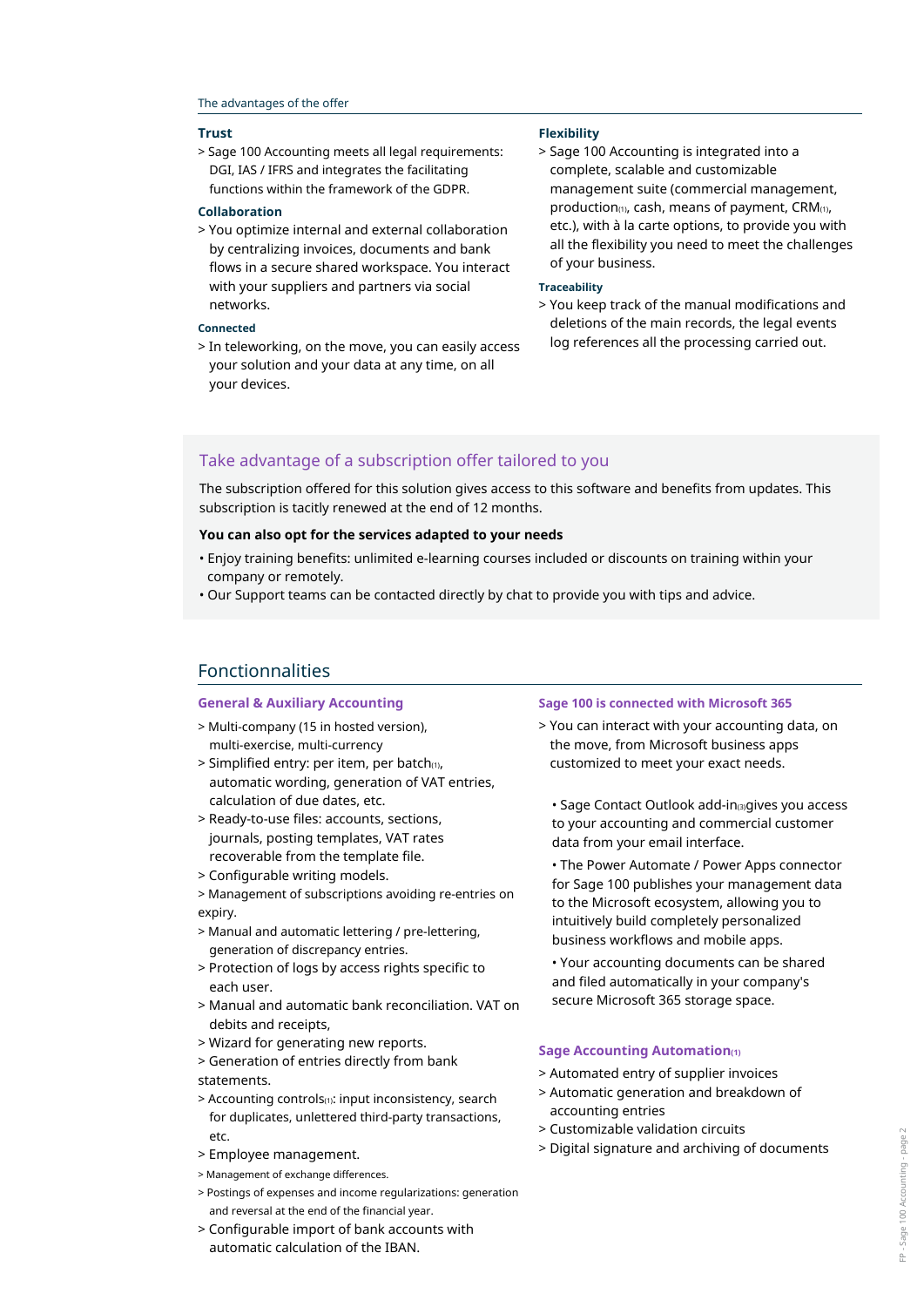# Fonctionnalities

- > 2 default planes (up to 11 optional analytical planes depending on version).
- > Creation of a structured analytical plan.
- > Entry of analytical ODs.
- > Analytical questioning.
- > Balance sheet and analytical income statement.
- > Analytical statements: balance, general ledger (customizable with the analytical accounting option), inverted statements, etc.

#### **Control of computerized accounts**

- > Complies with legal requirements: IAS / FRS, control of computerized accounts, etc.
- > Pre-check status for detection of any input errors.
- > Production of the provisional and final Accounting Entries File (FEC).
- > Generation of the FEC certificate
- > Tax backup to automate the production of items to be provided in the event of a tax audit.

#### **Third Party Tracking**

- > Follow-up of customer reminders, with the possibility of online payment by Paypal or Stripe.
- > Third-party management: multi-collective, multi-expiry, multi-RIB, multi-mode of payments.
- > Interrogation of third-party accounts.
- > Statement on third-party accounts.
- > Personalization of emails.

#### **Editions**

> Input fog, journals, balances, ledgers, schedule, aged balance, reconciliation statements, etc.

> Balance sheet & income statement, intermediate management balances.

- **Cost accounting Cost accounting**  $>$  Analytical and budgetary statements.
	- > Custom model.
	- > Delayed prints(1).
	- > Cash control.
	- > Payment terms report.

**Electronic declarations and electronic payments(1)**

> Online declaration and online payment in VAT EDI

#### **Reporting(1)**

- > Construction and production of your reports directly from the Excel® interface.
- > Real-time data query on all of your Sage data.
- > Conservation of your existing tables by automating them and creating new ones with ease.
- > Complementary menu in Excel® giving access to wizards to design your reports.
- > Flexibility of configuration with the criteria placed in the Excel® sheet.
- > Optimization of calculations with the In-Memory engine.
- > Audit trail to go down to finer information.
- > Intelligent copying of the formula.

#### **Productivity**

- > Automatic recovery of administrative data by connected service, search for third parties and geolocation.
- > The Social media connector for improving customer knowledge.
- > Sage Customer Voice to propose and vote for new developments.
- > Materialization of Copy-paste of lists to Excel.
- > Management of third-party free information in columns.
- > Dynamic opening of the lettering window in input.

### A la carte options to suit your business

- Cost accounting(2)
- Automatic bank reconciliation and management of bank statements<sup>(2)</sup>
- $\cdot$  Budget management $_{(2)}$
- Sage Debt Recovery
- Sage BI Reporting
- Sage Accounting Automation
- Microsoft 365 connector for: Sage Contact, Power Automate, Power Apps
- Microsoft 365 document storage and sharing

#### **Find out all about the options at: www.sage.com/fr-fr/sage-100cloud**

(1) Not available on hosted versions. (2) Included by default in the hosted Premium version. (3) Sage Contact links with Microsoft 365 Business Standard. (4) Optional module.

## For more information and to be put in touch with an expert:

### **01 41 66 25 91 International**: +212 5 290 290 90 (outside mainland France)

#### www.sage.com/fr-fr/sage-100cloud

#### **www.sage.com**